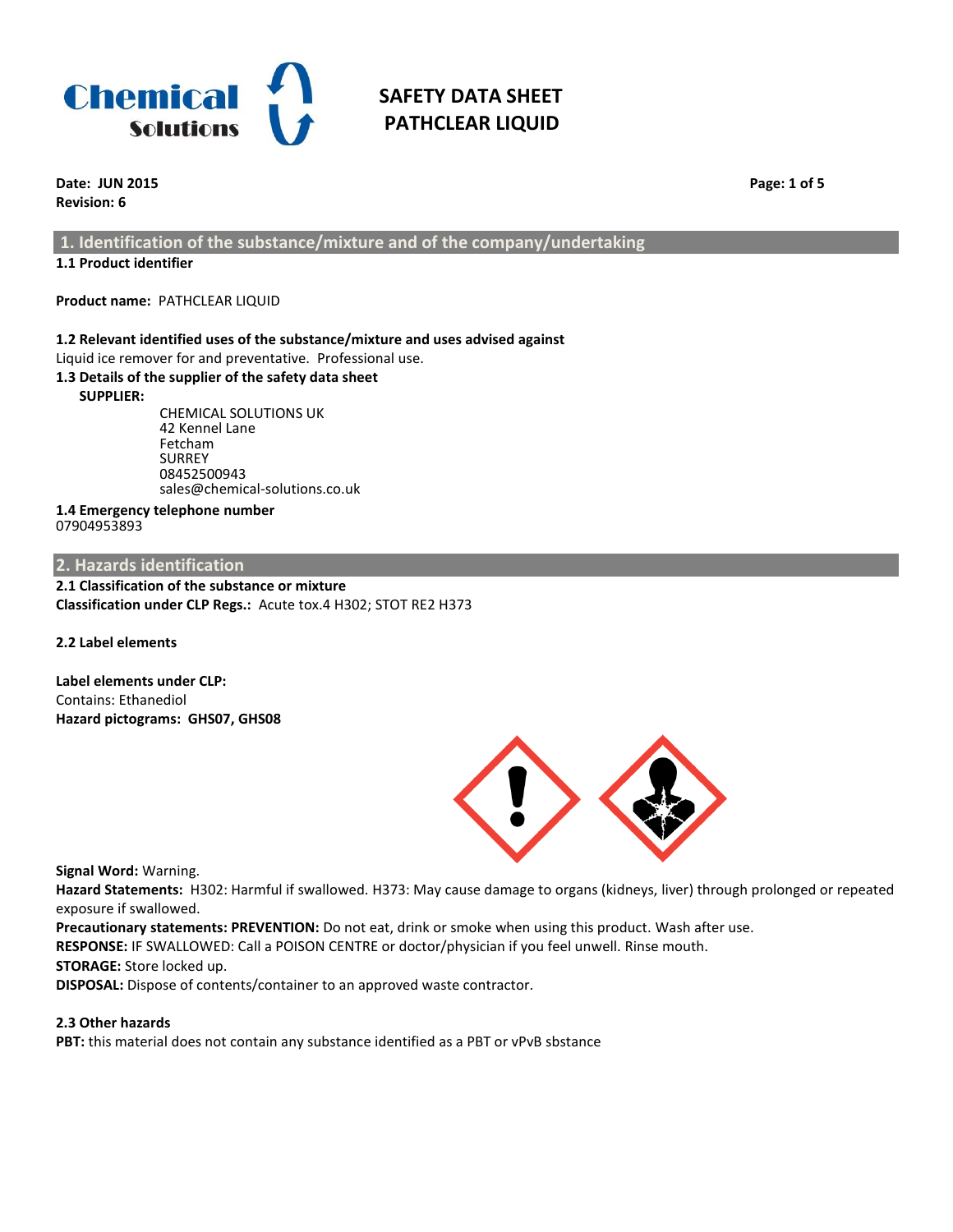**Date: JUN 2015 Page: 2 of 5 Revision: 6**

## **3. Composition/information on ingredients 3.1 Substances 3.2 Mixtures Hazardous ingredients:** CAS EINECS Classification CLP Concentration %w/w 1,2-Ethanediol (REACH Reg. No. 01-2119456816-28) 107-21-1 203-473-3 Acute tox.4 H302; STOT RE2 H373 50-90 See section 16 for full text of H statements.

## **4. First aid measures**

#### **4.1 Description of first aid measures**

**Eye contact:** Flush with clean water for at least 15 minutes. Seek medical advice.

**Skin contact:**Remove at once all contaminated clothing. Wash area with soap and water. Seek medical advice if irritation persists. **Ingestion:** DO NOT induce vomiting. Give plenty of water to drink and seek immediate medical attention. In case of ingestion of significant quantities (100ml) consider early administration of ethanol to counter toxic effects.

**Inhalation:** Remove from exposure. Get medical attention if any symptoms persist.

### **4.2 Most important symptoms and effects both acute and delayed**

### **4.3 Indication of any immediate medical attention and special treatment needed**

### **5. Firefighting measures**

### **5.1 Extinguishing media**

#### **Suitable extinguishing agents:**

Alcohol resistant foam, carbon dioxide, dry powder or water fog. **Unsuitable agents:**

### **5.2 Special hazards arising from the substance or mixture**

Oxides of carbon and other irritant/toxic fumes may be produced.

### **5.3 Advice for firefighters**

Wear self-contained breathing apparatus and full protective clothing. Keep containers cool with water spray.

### **6. Accidental release measures**

## **6.1 Personal precautions, protective equipment and emergency procedures**

Provide adequate ventilation.

## **6.2 Environmental precautions**

Significant spillage or uncontrolled discharge into watercourses must be notified immediately to the appropriate regulatory authority.

### **6.3 Methods and material for containment and cleaning up**

Small spillages may be rinsed away with plenty of water. Larger spillages should be contained and absorbed in inert material. Transfer to closed container for disposal. Flush area with water.

### **6.4 Reference to other sections**

See section 8 for protective clothing

See section 7 for safe handling See section 13 for disposal.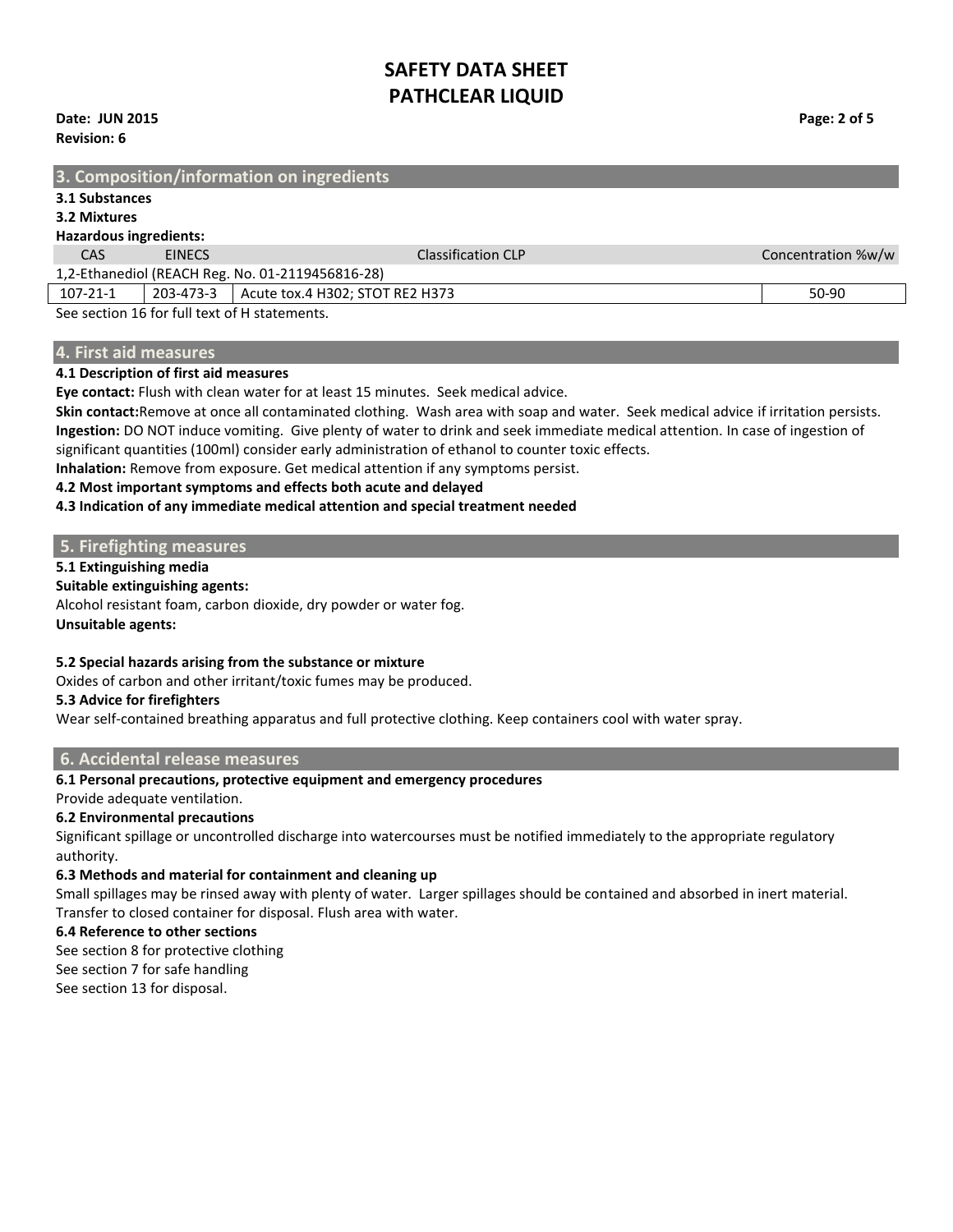## **Date: JUN 2015 Page: 3 of 5**

**Revision: 6**

## **7. Handling and storage**

**7.1 Precautions for safe handling**

Ensure adequate ventilation. Avoid contact with eyes and skin.

### **7.2 Conditions for safe storage, including any incompatibilities**

Store in original container, tightly closed. Keep away from heat and sources of ignition.

### **7.3 Specific end use**

See section 1.2.

## **8. Exposure controls/personal protection**

### **8.1 Control parameters**

### **Substances assigned Workplace Exposure Limits**

| <b>Name</b>                  | type | Long term (8hrTWA) |           | Short term (15mins) |           |
|------------------------------|------|--------------------|-----------|---------------------|-----------|
| 1,2-Ethanediol (vapour)      | WEL  | $52mg/m3$ (sk)     | 20ppm(sk) | $104$ mg/m $3$ (sk) | 40ppm(sk) |
| 1,2-Ethanediol (particulate) | WEL  | $10mg/m3$ (sk)     |           |                     |           |

(sk) = may be absorbed through skin.

## **8.2 Exposure controls**

Wear butyl rubber or PVC gloves if skin contact is unavoidable. Wear eye protection to prevent liquid splashes if necessary. Avoid inhalation of spray mist.

## **9. Physical and chemical properties**

**9.1 Information on basic physical and chemical properties** 

Appearance: Clear liquid Odour: Slight, sweet Solubility: Completely soluble in water. pH(1% solution): N/A Boiling point/range: Initial boiling point  $198^{\circ}$ C Oxidising:No

## **9.2 Other information**

## **10.Stability and reactivity**

**10.1 Reactivity** Not reactive under normal conditions. **10.2 Chemical stability** Stable under normal conditions **10.3 Possibility of hazardous reactions** None. **10.4 Conditions to avoid** Moist air. **10.5 Incompatible materials** Strong acids and alkalis, oxidising substances. **10.6 Hazardous decomposition products** Oxides of carbon and other fumes may be produced on thermal decomposition/combustion.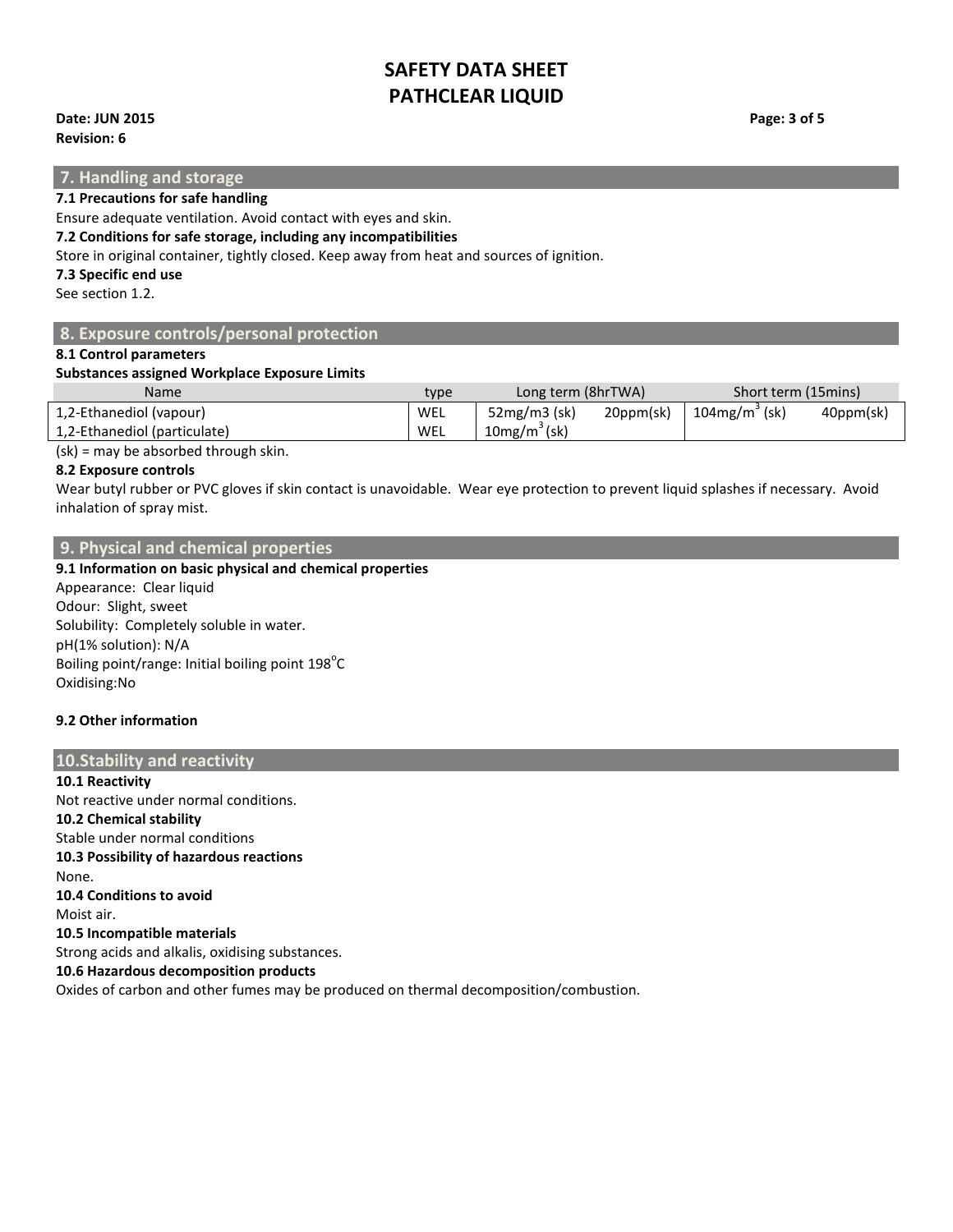**Date: JUN 2015 Page: 4 of 5 Revision: 6**

**11.Toxicological information**

**11.1 Information on toxicological effects.**

Eyes: Irritation, redness and watering.

Skin: Prolonged or repeated contact may cause irritation and dryness.

Ingestion:Upset stomach, nausea, headache, dizziness and intoxication. Harmful if swallowed.

Inhalation: Irritation to the respiratory system. Vapours may be anaesthetic in high concentrations.

Acute toxicity of ingredients: 1,2-Ethanediol LD50 average lethal dose to humans 100ml; LC50 3.95mg/l, (7hrs, aerosol, rat).

## **12.Ecological information**

### **12.1 Toxicity**

Ecotoxicity of ingredients: 1,2-Ethandiol LC50 18000-46000mg/l (Fish, 96hrs). **12.2 Persistence and degradability** Easily biodegradable. **12.3 Bioaccumulative potential** Low bioaccumulative potential. **12.4 Mobility in soil** Water soluble product. **12.5 Results of PBT and vPvB assessment** Does not contain any ingredients identified as PBT or vPvB substances. **12.6 Other adverse effects**

## **13.Disposal considerations**

# **13.1 Waste treatment methods**

Comply with local regulations. Do not allow concentrate to enter water systems.

## **14.Transport information**

**14.1 UN Number** Not classified as hazardous fore transport. **14.2 UN Proper shipping name 14.3 Transport hazard class(es) 14.4 Packing group 14.5 Environmental hazards 14.6 Special precautions for user**

## **15.Regulatory information**

**15.1 Safety, health and environmental regulations/legislation specific for substance or mixture** None

## **15.2 Chemical safety assessment**

A chemical safety assessment has not been carried out for this product.